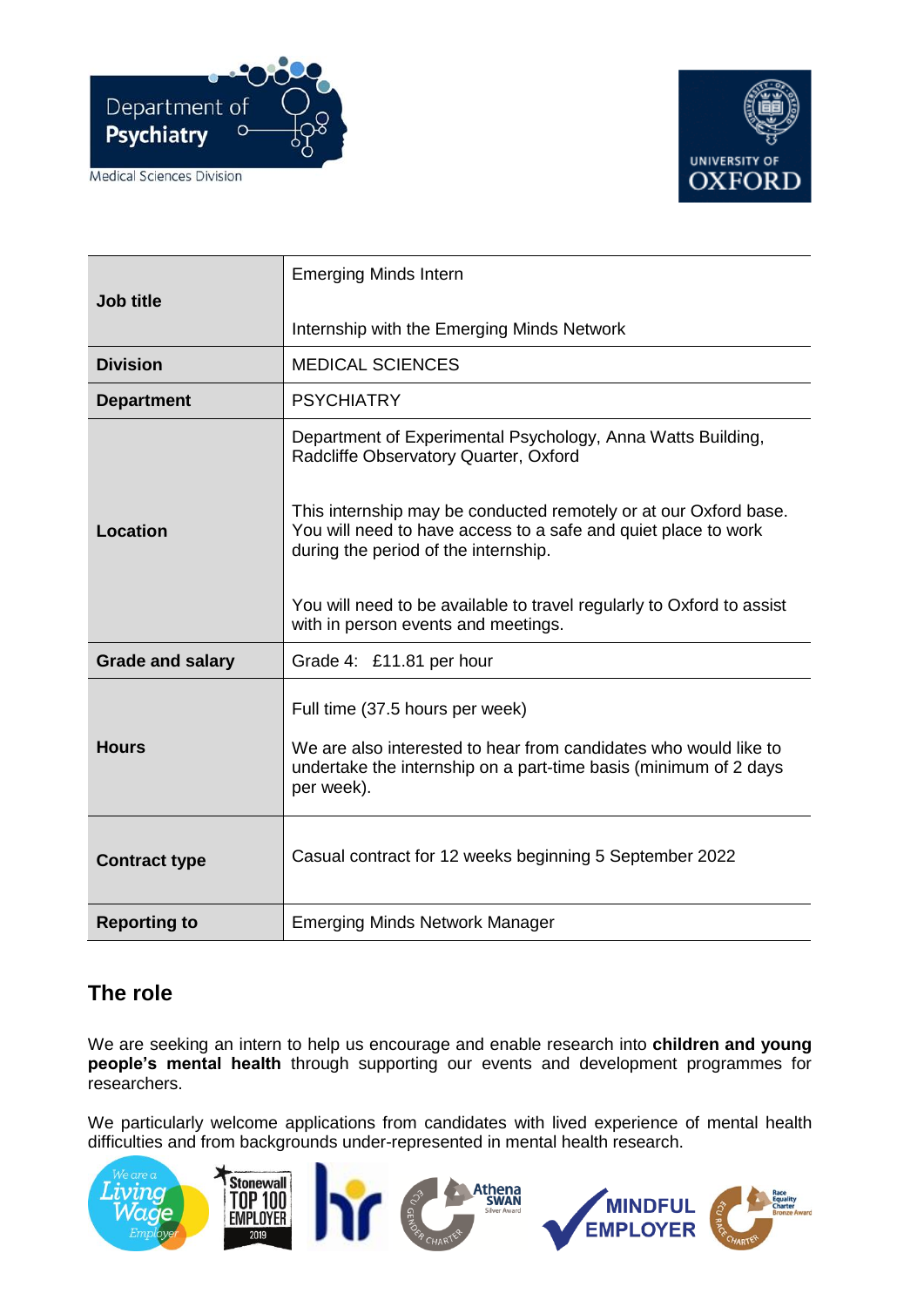You will be working within the Emerging Minds team within the growing TOPIC Group (The Oxford Psychological Interventions in Childhood and adolescence).

The Emerging Minds Network is a mental health research network funded by UK Research and Innovation. Our vision is to see the number of children and young people who experience mental health problems halved within 20 years. We are fostering research collaborations, across sectors and disciplines, focusing on mental health promotion, prevention and early treatment for children and young people.

This internship role will focus on supporting with our Emerging Minds network conference, planned for 17 October 2022 and for sharing the research findings and progress made by the network.

#### **What we can offer**

The opportunity to work alongside experienced researchers and other professionals in a world class university setting. You will have the chance to develop your communication skills and deepen your knowledge of children & young people's mental health. You will also have a chance to work closely with and make connections with experts in the charity sector, those with lived experience of mental health difficulties, policy makers and practitioners.

We will also provide 1 to 1 line management and will endeavour to ensure the internship supports your personal and professional development.

You can contact Emily Lloyd for an informal chat about this opportunity or if you have any questions or require any further information about the role by email at emergingminds@psych.ox.ac.uk

### **Responsibilities**

- Support with planning and delivery of the Emerging Minds conference, including supporting on the day itself.
- Assisting with prompt and careful administration of payments and expenses to enable those from community organisations, lived experience expertise and early career researchers can participate in our activities.
- Assisting with keeping accurate records, for example: the accessibility, dietary and other requirements of our event participants to ensure that the event is welcoming and comfortable for all our attendees.
- Support administrative aspects of the project including arranging meetings, minuting meetings and workshops and keeping accurate records.
- Assist with evaluation of the conference through collating and assisting with analysing feedback.
- Contribute to sharing the outputs from the conference in an accessible and engaging way e.g.: illustrations, films, blogs etc.

# **Pre-employment screening**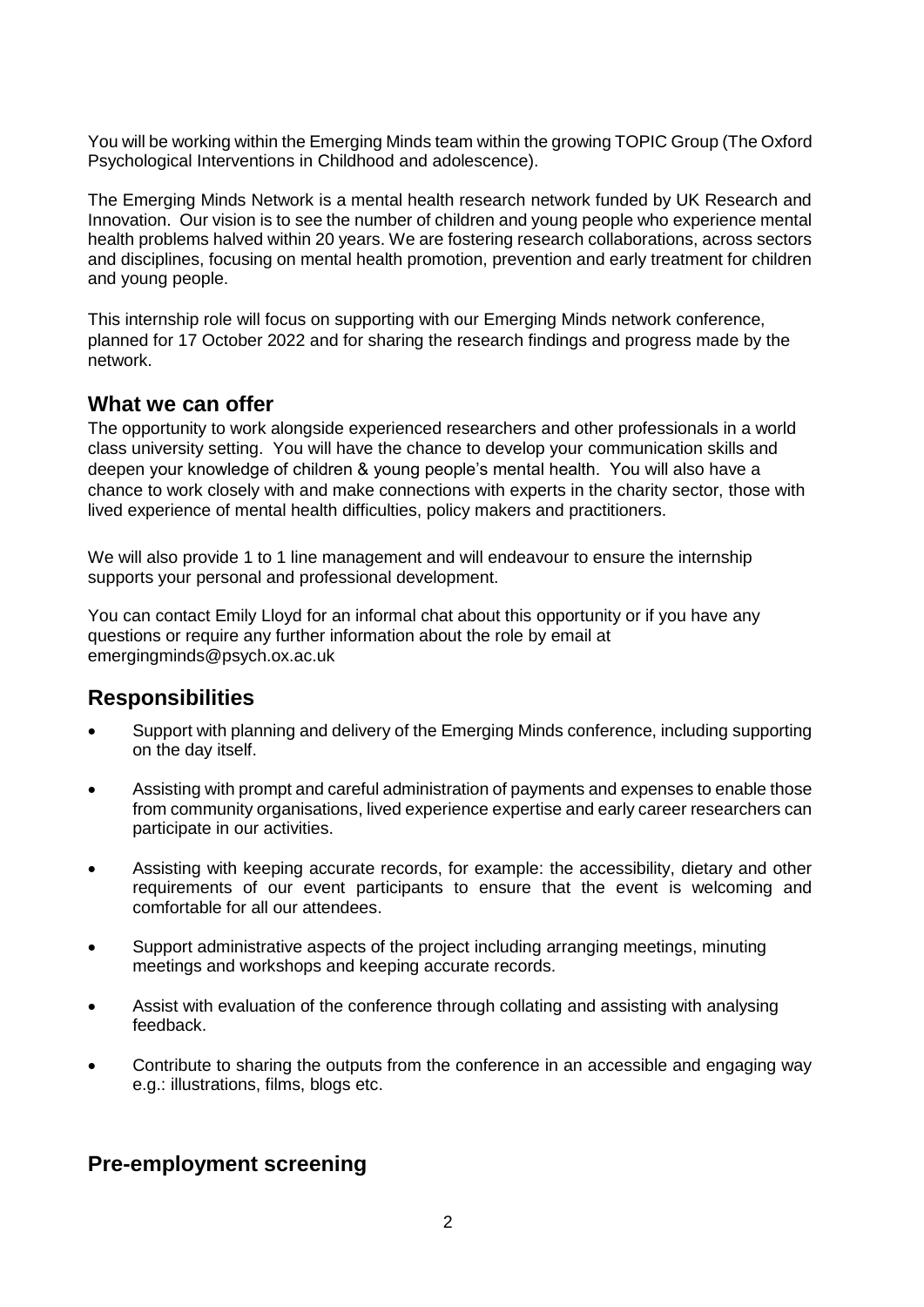All offers of employment are made subject to standard pre-employment screening, as applicable to the post.

If you are offered the post, you will be asked to provide proof of your right-to-work, your identity, and we will contact the referees you have nominated. You will also be asked to complete a health declaration (so that you can tell us about any health conditions or disabilities so that we can discuss appropriate adjustments with you), and a declaration of any unspent criminal convictions.

We advise all applicants to read the candidate notes on the University's pre-employment screening procedures, found at: [www.ox.ac.uk/about/jobs/preemploymentscreening/.](http://www.ox.ac.uk/about/jobs/preemploymentscreening/)

# **Additional security pre-employment checks**

This job includes duties that will require additional security pre-employment checks:

• A satisfactory enhanced Disclosure and Barring Service check due to regulated activity involving children

# **Selection criteria**

#### **Essential selection criteria**

- Interest in children & young people's mental health research
- Degree in a related subiect or equivalent experience
- Strong interpersonal skills (over the telephone/ Teams, and via email)
- Ability to manage own activities, including strong organisational skills.
- Proven ability to meet deadlines
- Excellent communication skills, including the ability to write clear and engaging text.
- Ability to work effectively remotely

#### **Desirable**

- Awareness of mental health difficulties, specifically in groups under-represented in mental health research
- Communications experience, e.g.: writing reports, newsletters for public audiences.
- Experience of carrying out research

# **About the University of Oxford**

Welcome to the University of Oxford. We aim to lead the world in research and education for the benefit of society both in the UK and globally. Oxford's researchers engage with academic,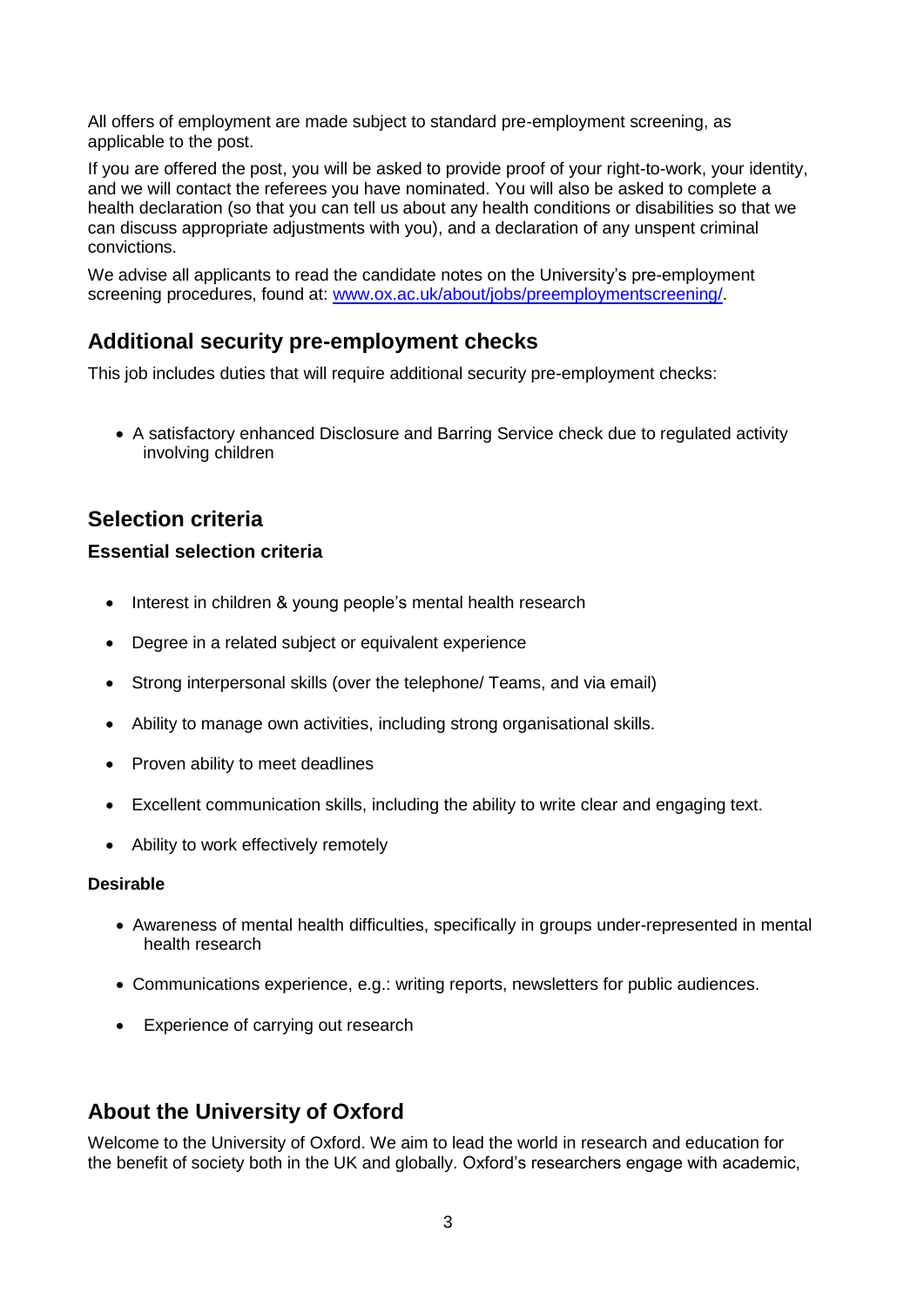commercial and cultural partners across the world to stimulate high-quality research and enable innovation through a broad range of social, policy and economic impacts.

We believe our strengths lie both in empowering individuals and teams to address fundamental questions of global significance, while providing all our staff with a welcoming and inclusive workplace that enables everyone to develop and do their best work. Recognising that diversity is our strength, vital for innovation and creativity, we aspire to build a truly diverse community which values and respects every individual's unique contribution.

While we have long traditions of scholarship, we are also forward-looking, creative and cuttingedge. Oxford is one of Europe's most entrepreneurial universities. Income from external research contracts in 2016/17 exceeded £564m and we rank first in the UK for university spinouts, with more than 130 companies created to date. We are also recognised as leaders in support for social enterprise.

Join us and you will find a unique, democratic and international community, a great range of staff benefits and access to a vibrant array of cultural activities in the beautiful city of Oxford.

For more information, please visit [www.ox.ac.uk/about/organisation.](http://www.ox.ac.uk/about/organisation)

### **Department of Psychiatry**

The Department of Psychiatry based on the Warneford Hospital site in Oxford has an international reputation for excellence. The Head of Department is Professor Belinda Lennox. The Department has a substantial research programme, with major funding from Medical Research Council (MRC), Wellcome Trust and National Institute for Health Research (NIHR) and provides highly rated medical training in psychiatry. There are approximately 220 staff including 33 principal investigators leading research groups investigating applying a wide range of approaches from translational neuroscience, experimental medicine, epidemiology, clinical trials and health services research to developmental disorders, mood disorders, cognitive disorders and self-harm and suicide. There are strong links with other departments and institutes both within and outside Oxford: these links ensure that we can apply the best scientific methods to psychiatric and cognitive disorders. The Department has an annual turnover approaching £10 million with more than 130 research grants.

For more information please visit: [http://www.psych.ox.ac.uk](http://www.psych.ox.ac.uk/)

#### **The Department of Psychiatry holds a silver Athena Swan award to recognise advancement of gender equality: representation, progression and success for all.**

#### **How to apply**

Application is by CV and covering letter – please sent this to Emily Lloyd [emergingminds@psych.ox.ac.uk](mailto:emergingminds@psych.ox.ac.uk) by 9am on Monday 4<sup>th</sup> of July 2022.

Interviews for this role will on Thursday 14<sup>th</sup> of July 2022